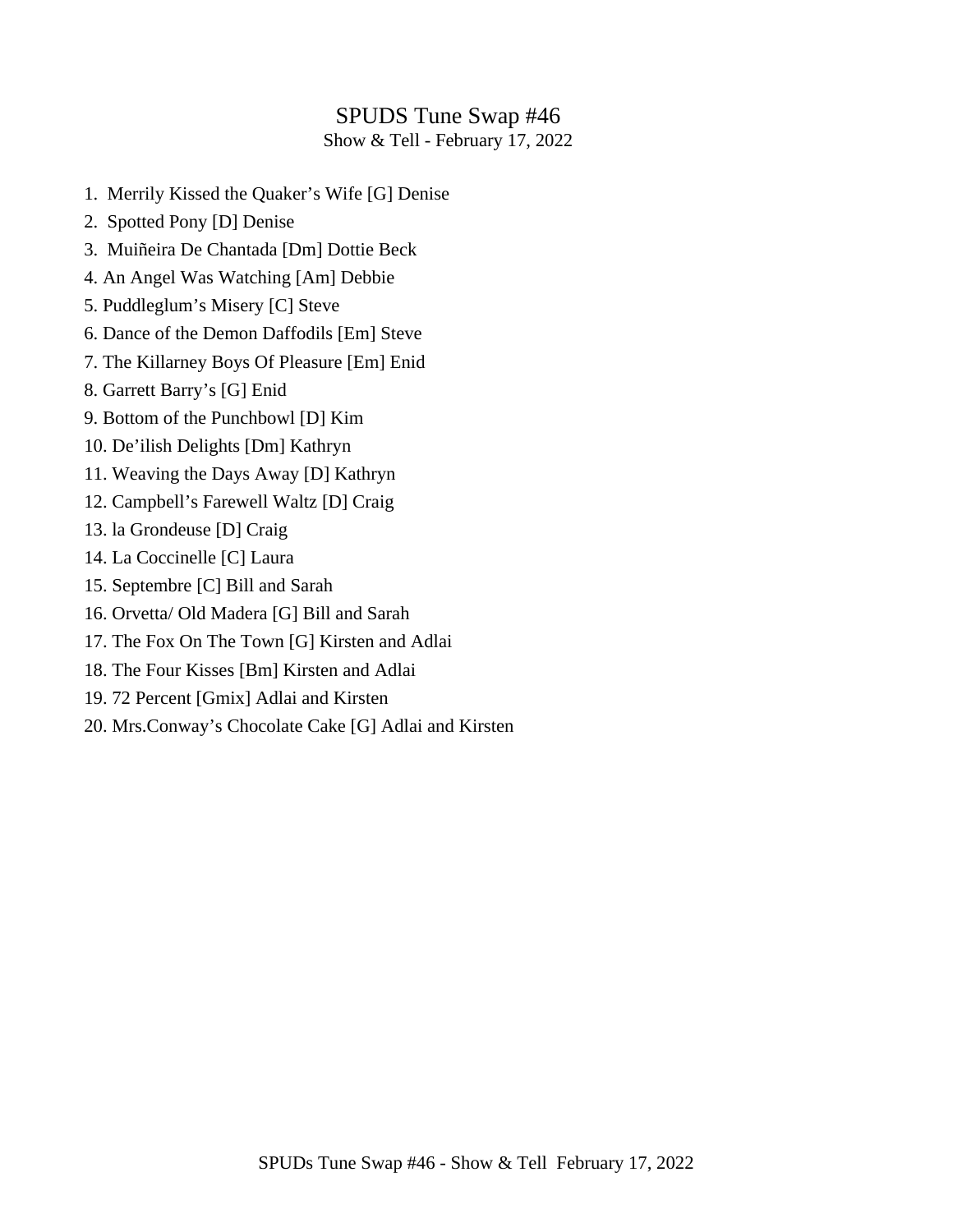Merrily Kissed the Quaker's Wife



SPUDs Tune Swap #46 - Show & Tell February 17, 2022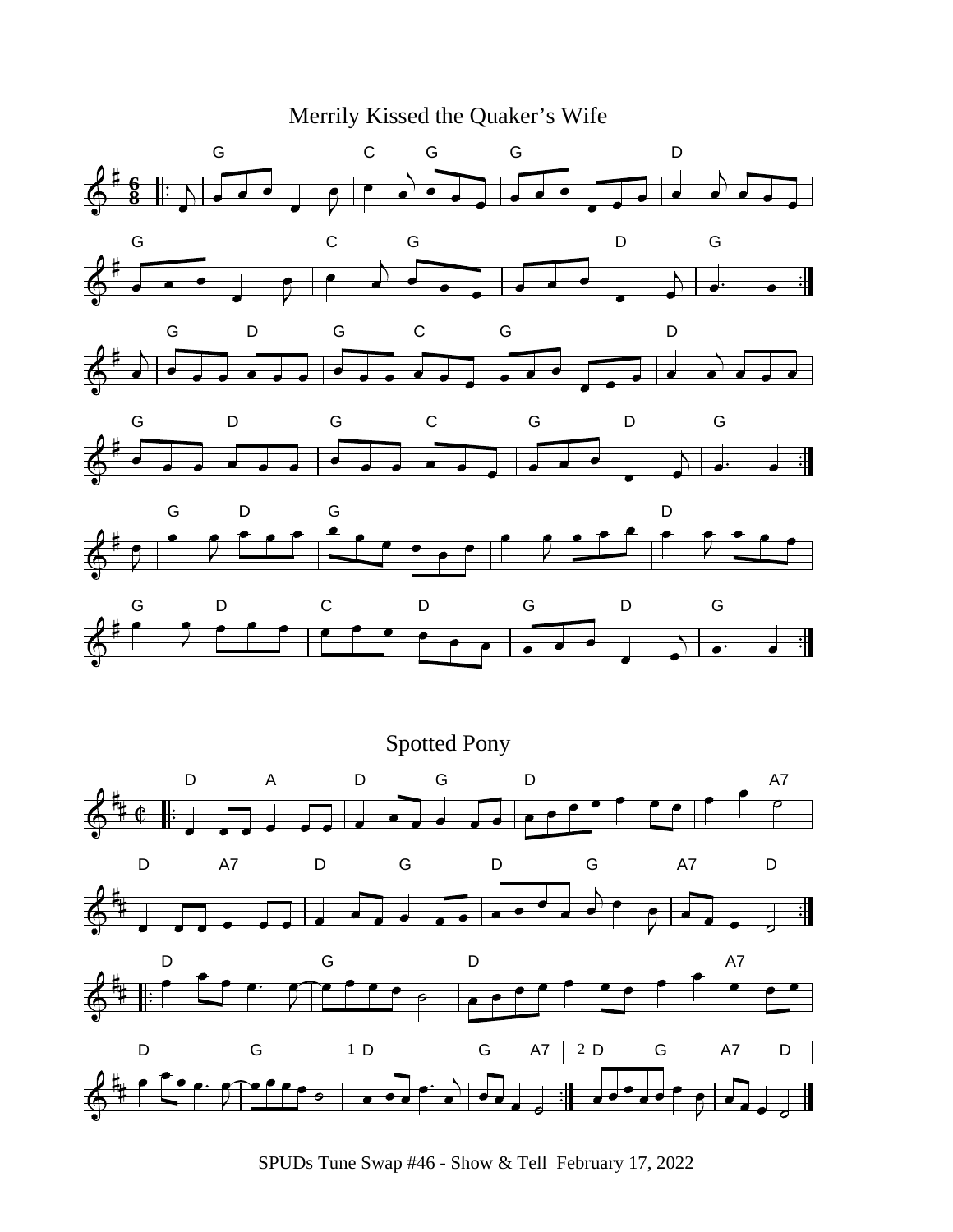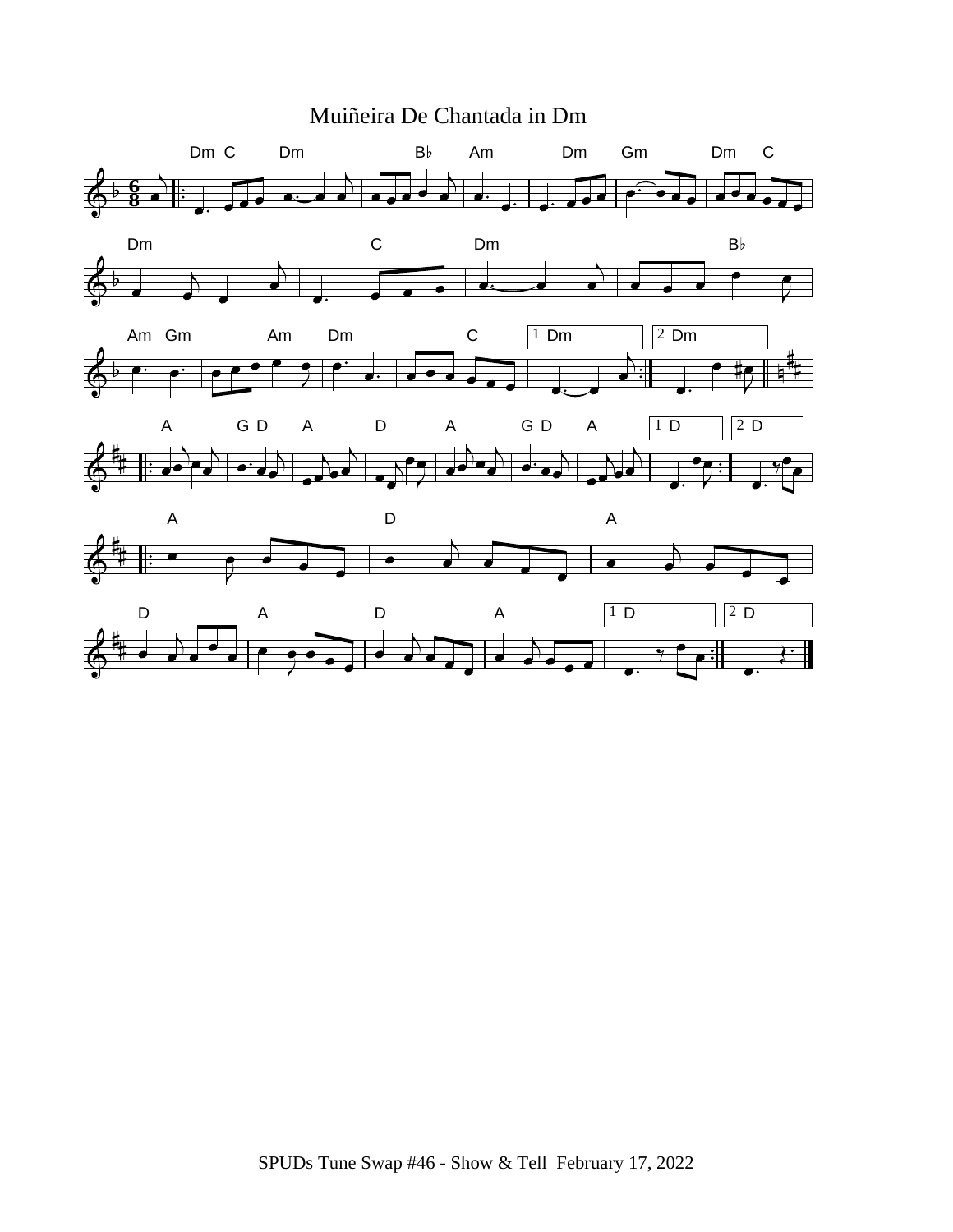# An Angel Was Watching



Notes: Sometimes while we are living our lives, bad things happen. This tune was born at AmWeek 2013, and that same evening, we learned of the reason.

Puddleglum's Misery

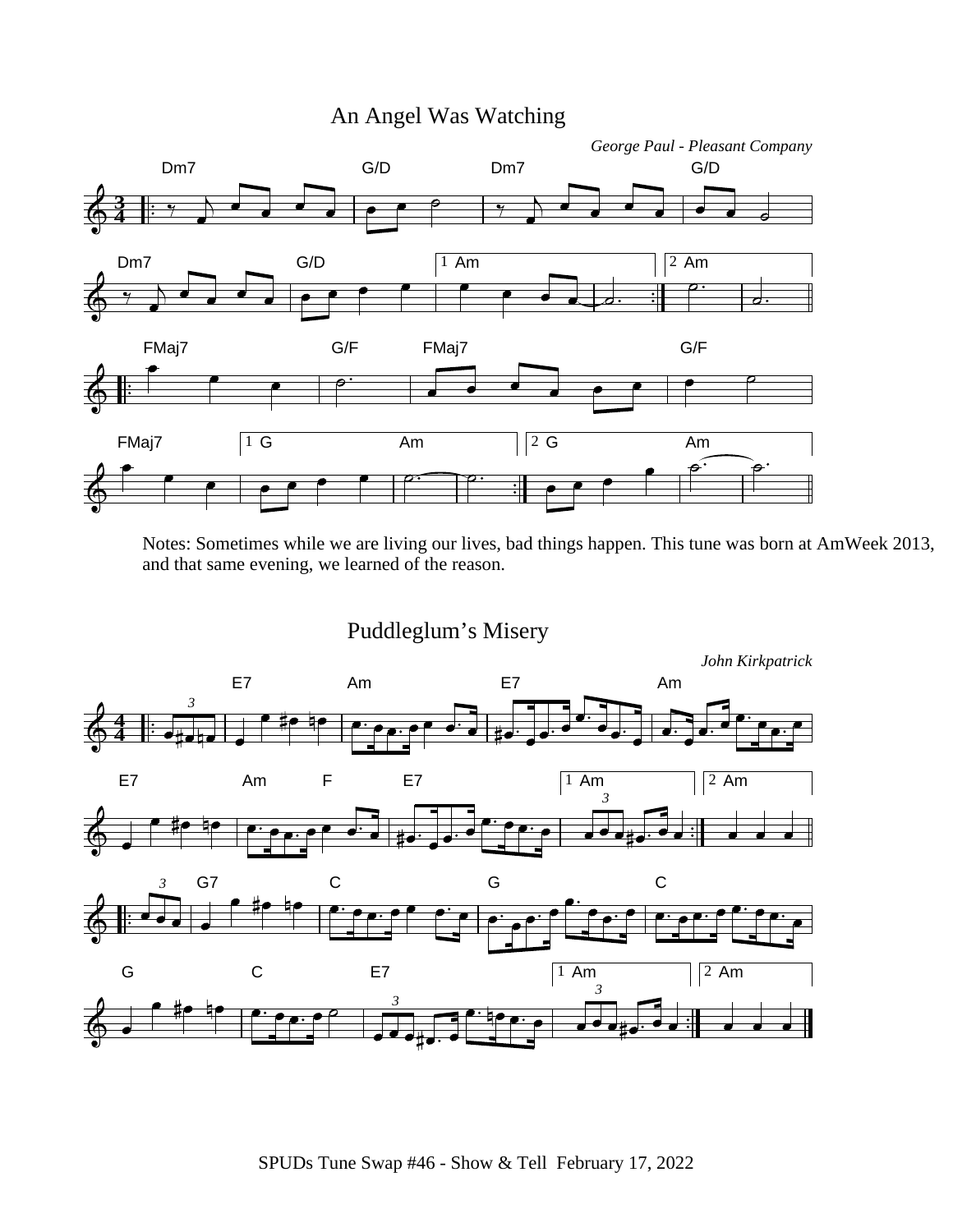## Dance of the Demon Daffodils

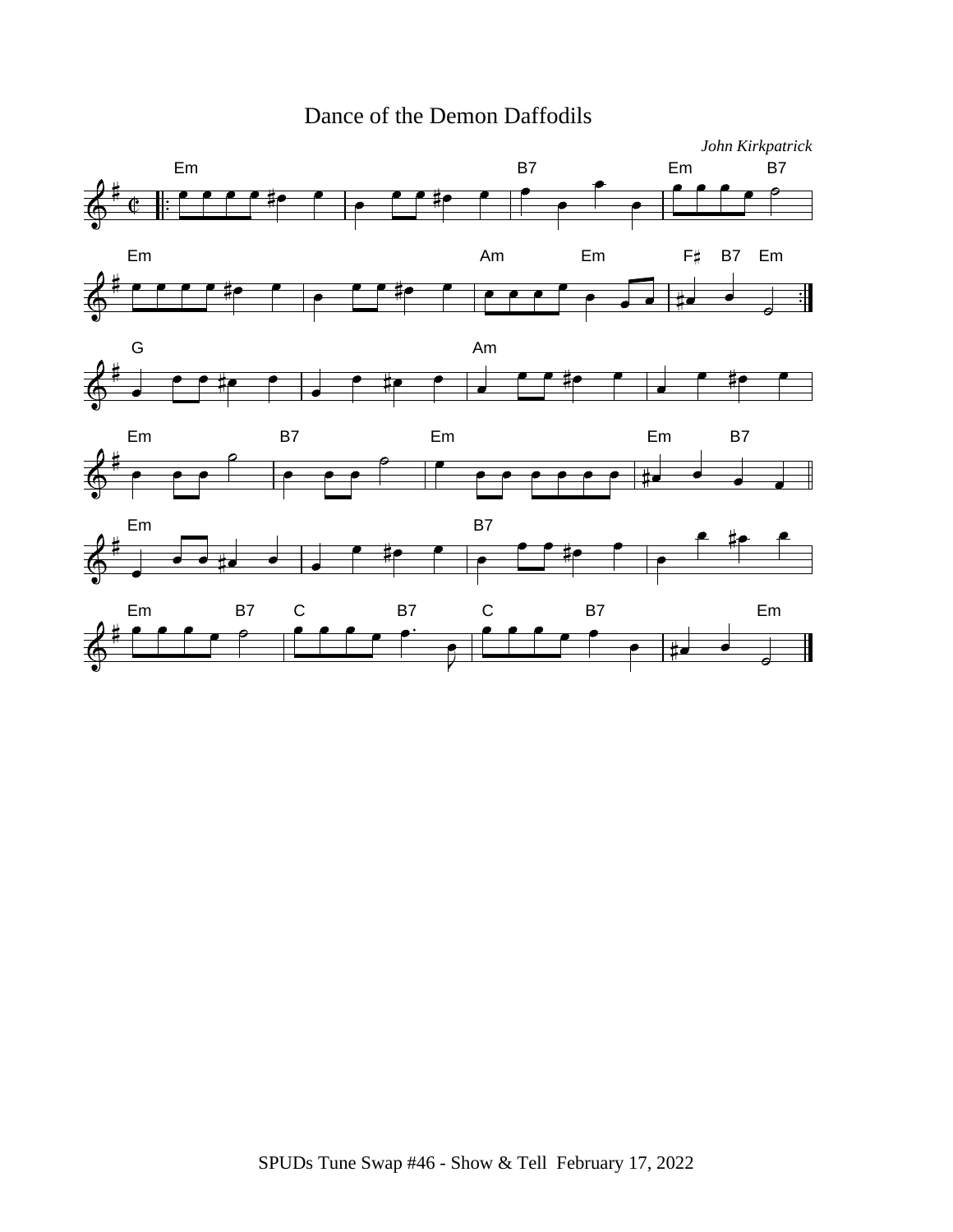The Killarney Boys Of Pleasure









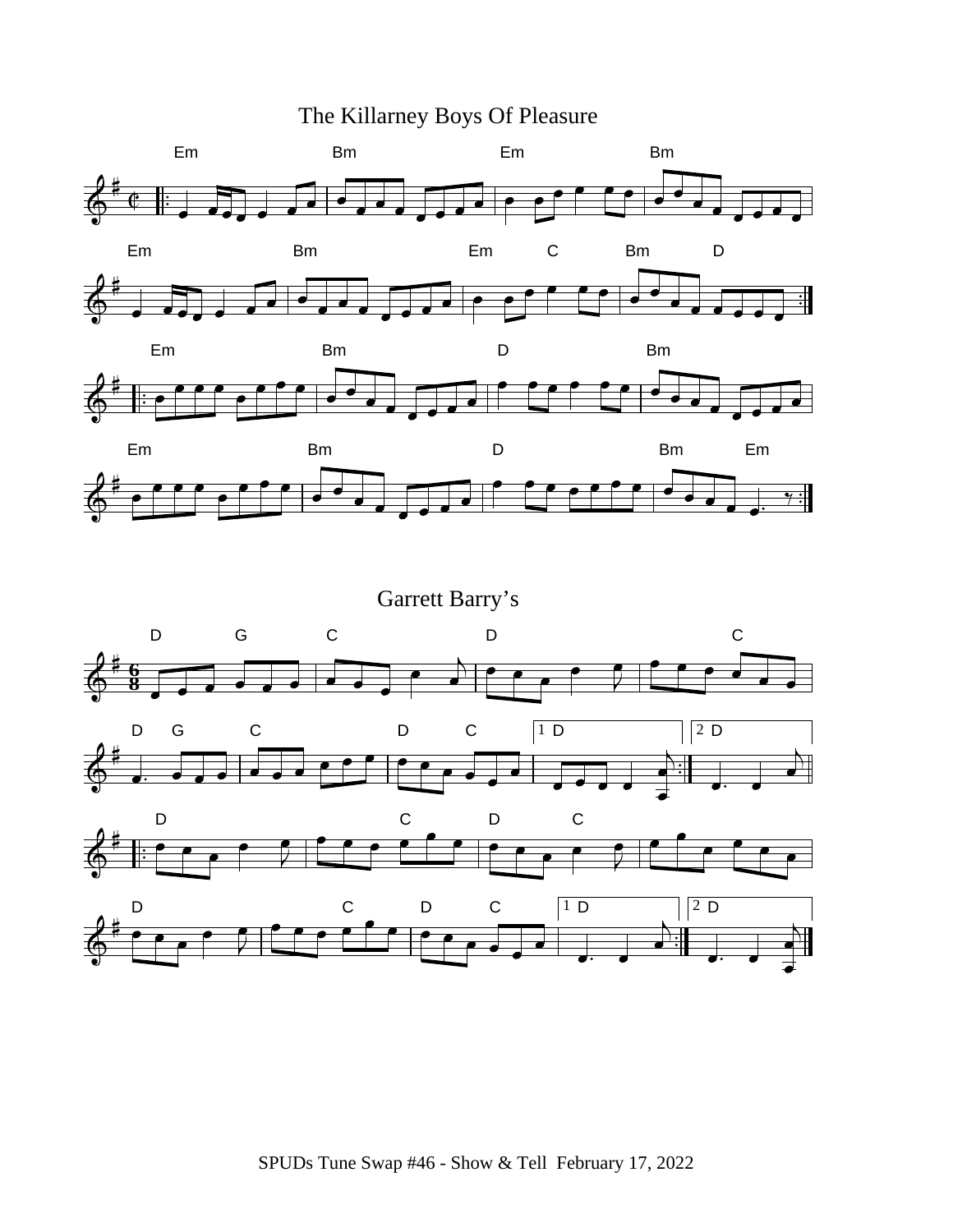### Bottom of the Punchbowl



De'ilish Delights (working title, may change)

*Kathryn Barnhardt Autumn 2021*

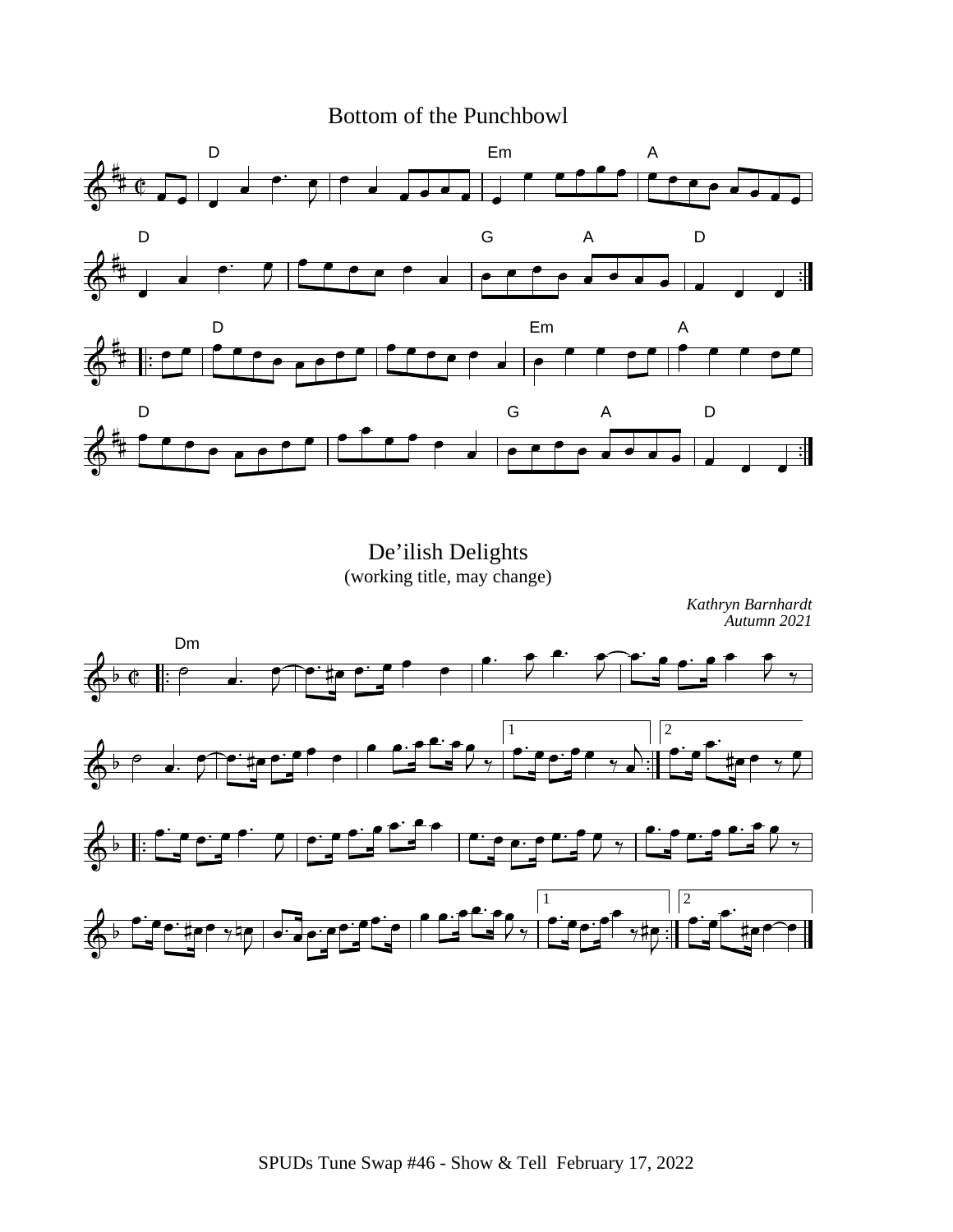Weaving the Days Away 'Til We Can Dance Again

*Kathryn Barnhardt November, 2021*

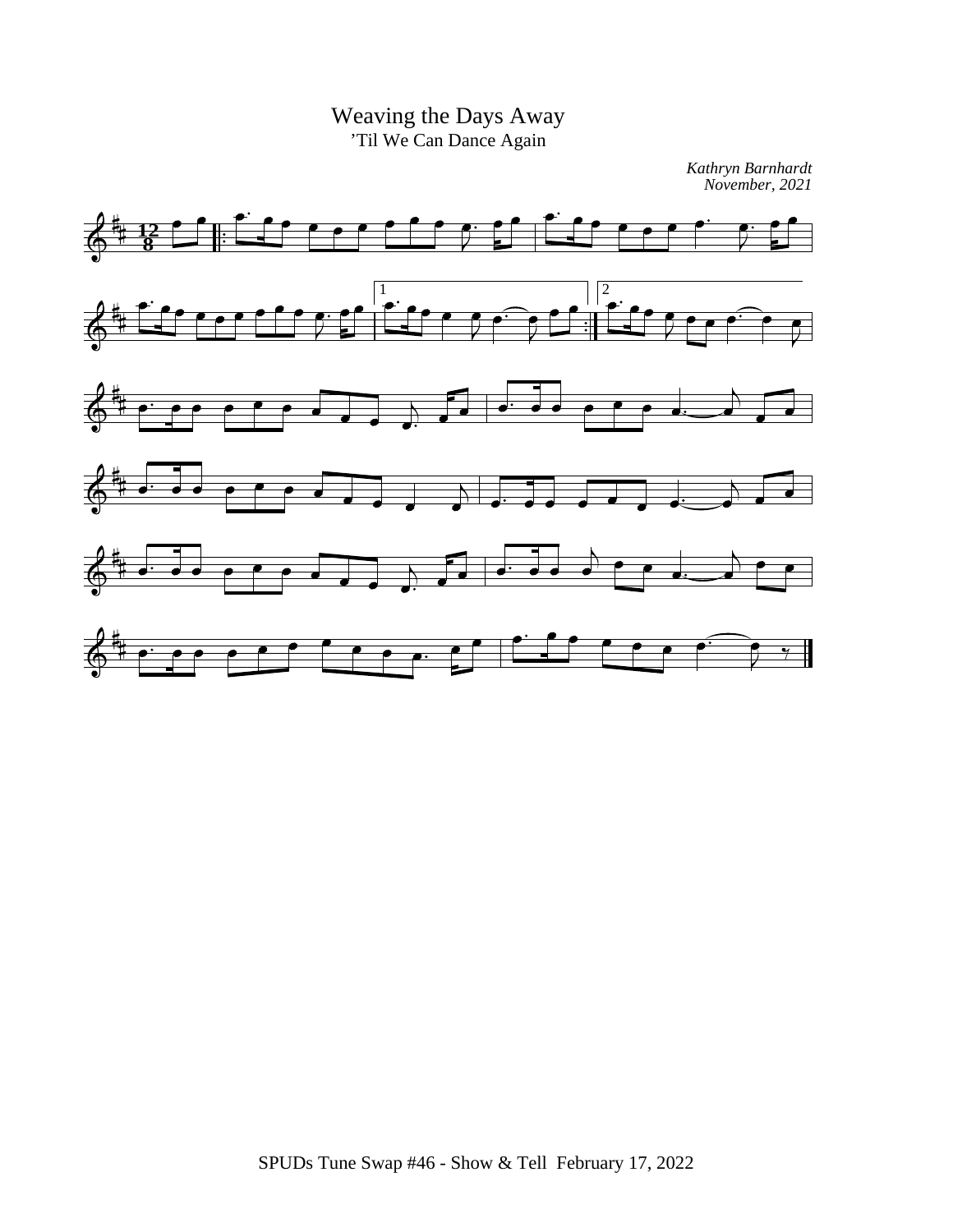

© Craig Newberger. All rights reserved. Used by permission.

la Grondeuse the Grumbling Woman

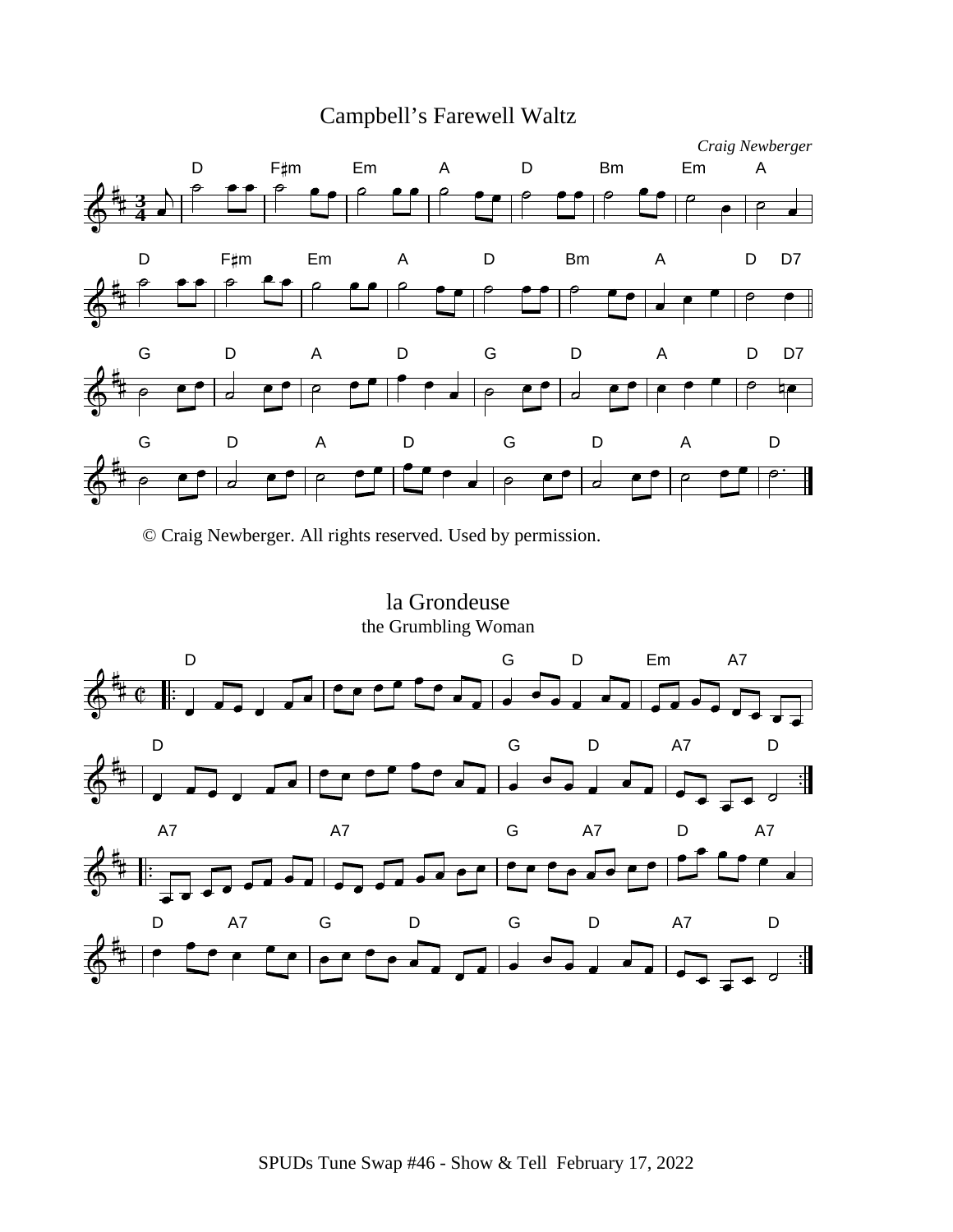# La Coccinelle



Septembre *Stéphane Delicq* Am (F) Am Em (F) Am Am (F) Am Em Am **3 4** Em (F) Am Dm7 (Em) Am Em Am Dm7 Em Am $\mathbf{H}$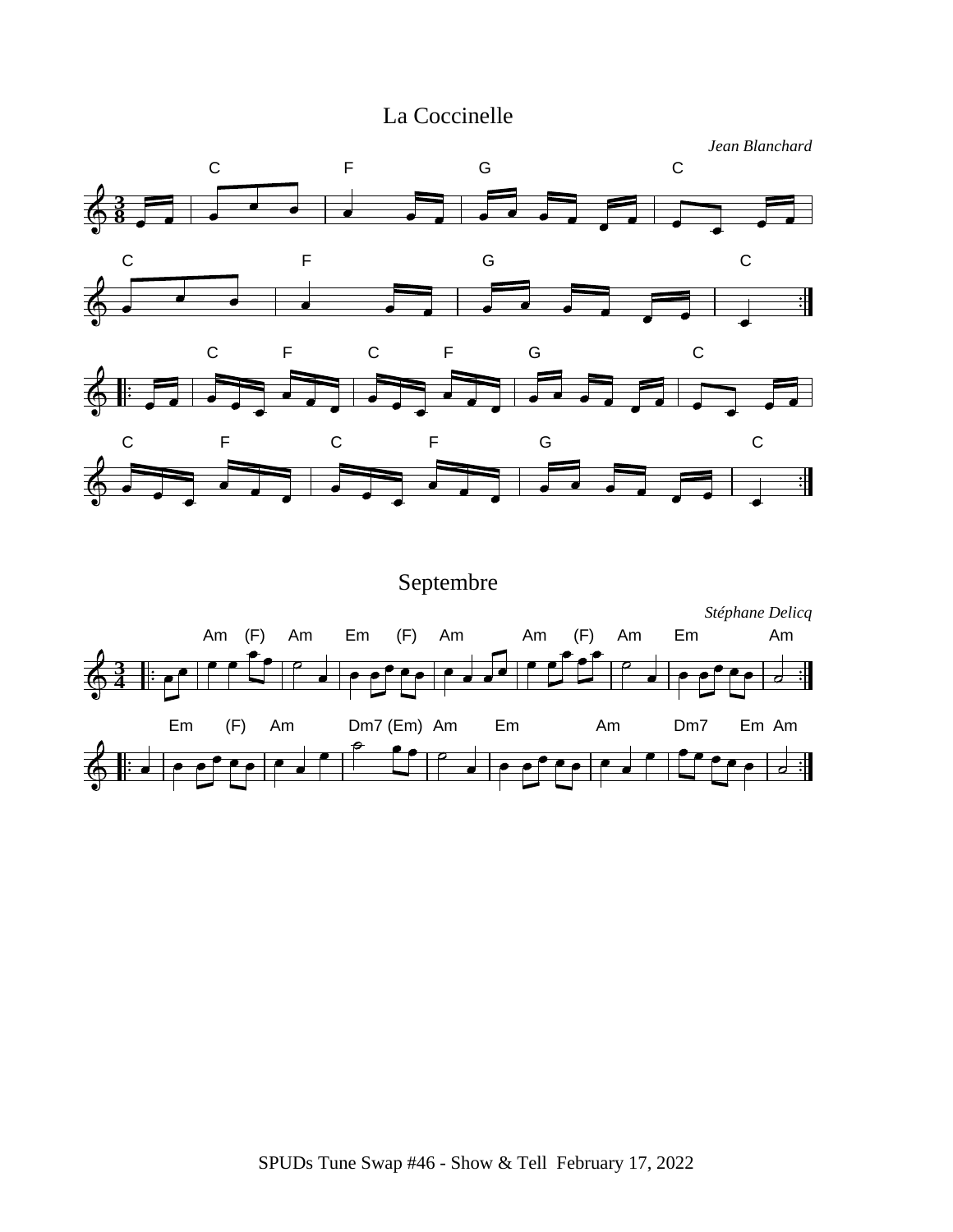Orvetta Waltz



Old Madeira Waltz

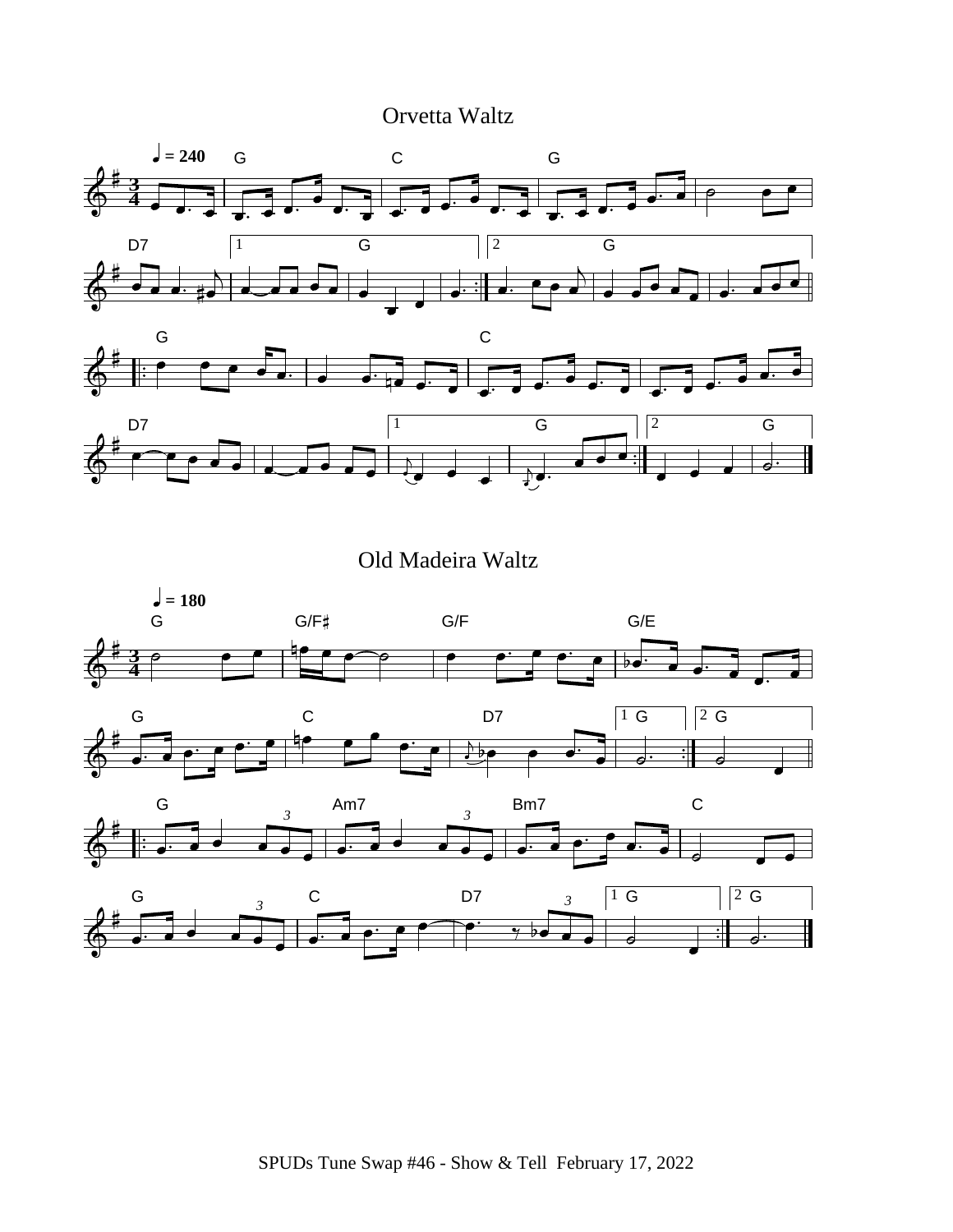### The Fox On The Town





The Four Kisses

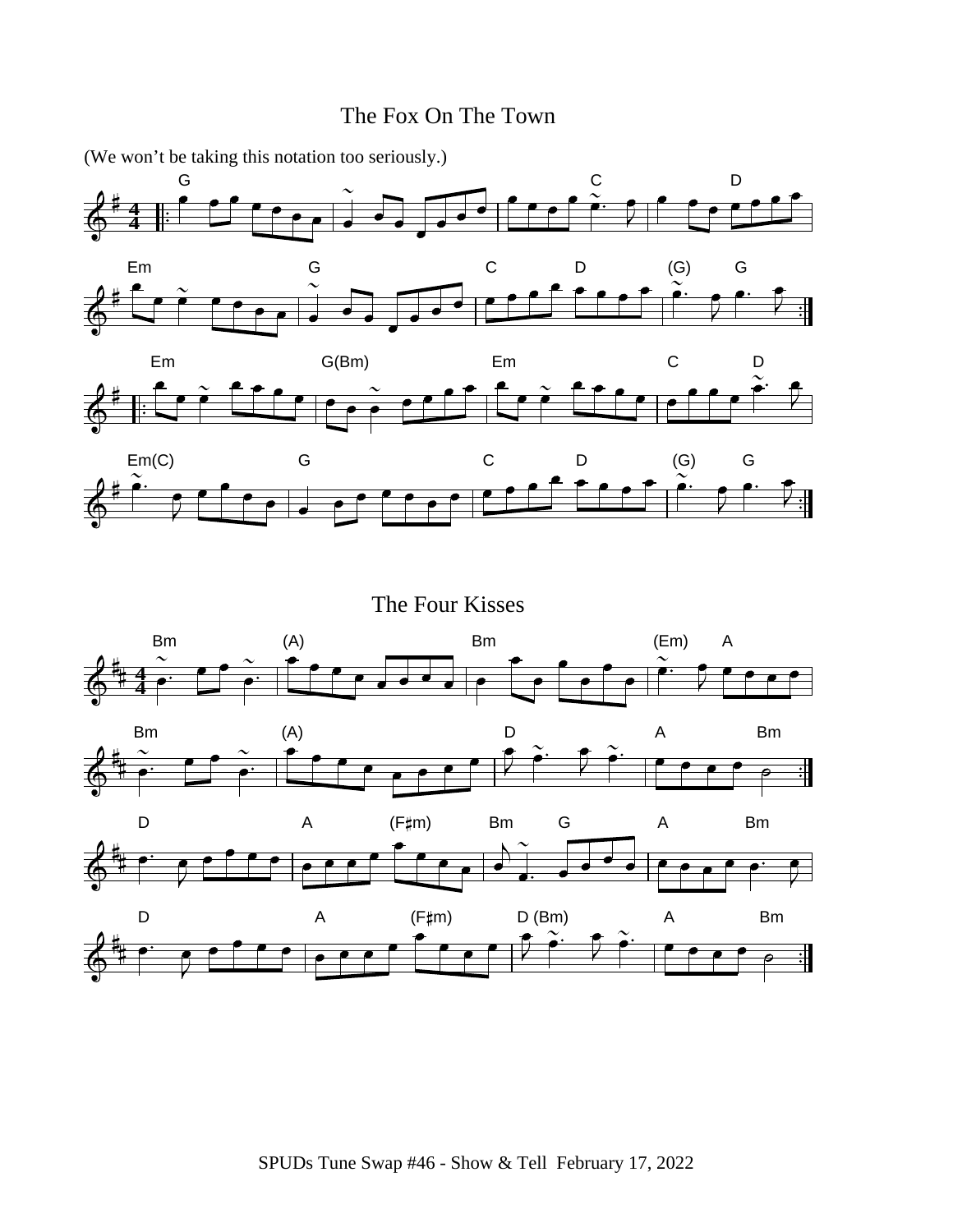For the dance The Chocolate Equation by Brooke Friendly & Chris Sackett

72 Percent *©Shira Kammen 2009*